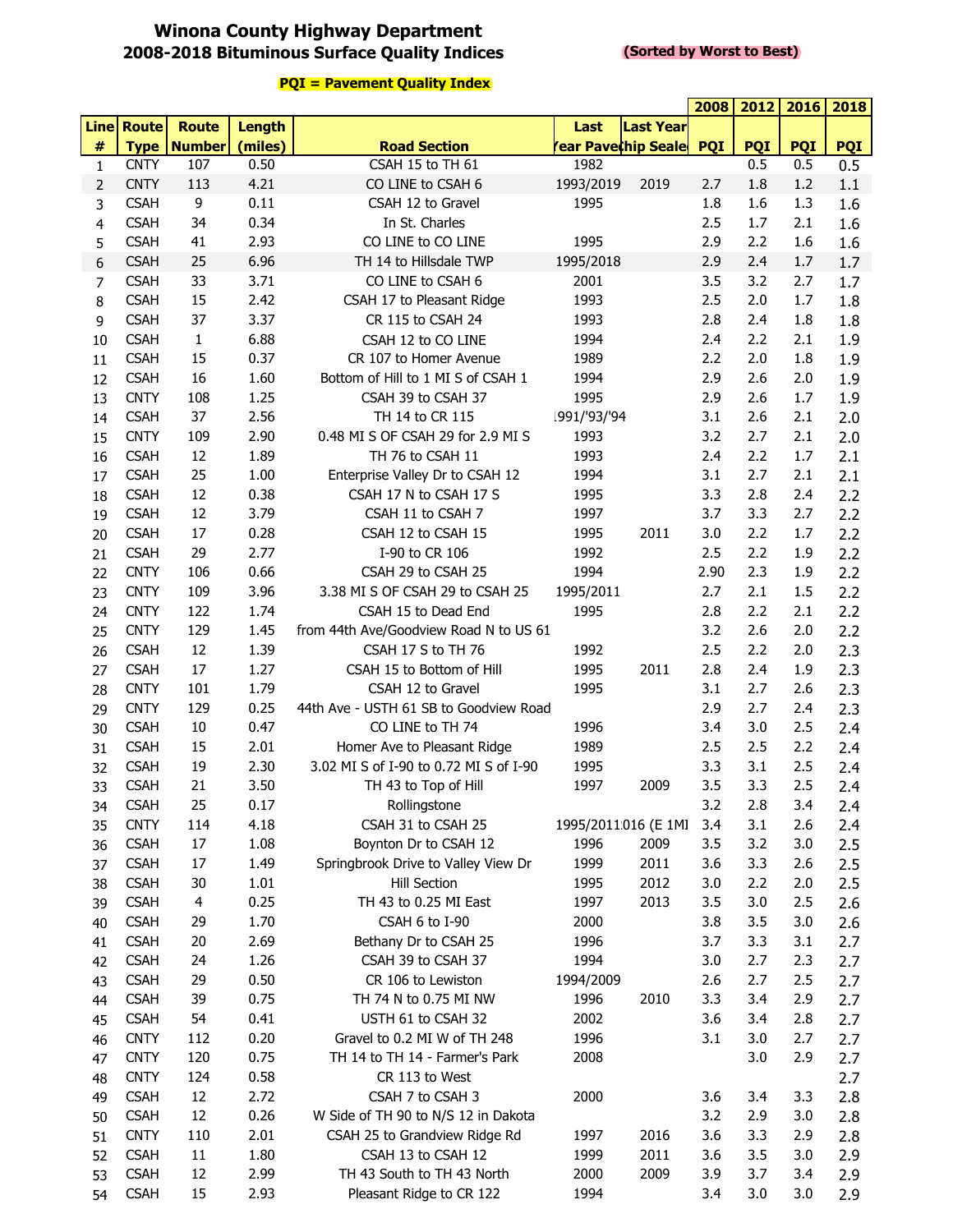## **Winona County Highway Department 2008-2018 Bituminous Surface Quality Indices**

#### **(Sorted by Worst to Best)**

|             |              |               |               |                                       |                           |                  | 2008       | 2012       | 2016       | 2018       |
|-------------|--------------|---------------|---------------|---------------------------------------|---------------------------|------------------|------------|------------|------------|------------|
| <b>Line</b> | <b>Route</b> | <b>Route</b>  | <b>Length</b> |                                       | Last                      | <b>Last Year</b> |            |            |            |            |
| $\#$        | <b>Type</b>  | <b>Number</b> | (miles)       | <b>Road Section</b>                   | <b>ear Pavechip Seale</b> |                  | <b>PQI</b> | <b>PQI</b> | <b>PQI</b> | <b>PQI</b> |
| 55          | <b>CSAH</b>  | 32            | 0.29          | Huff St to TH 43                      | 2013                      |                  | 2.6        | 2.4        | 3.5        | 2.9        |
| 56          | <b>CSAH</b>  | 5             | 1.02          | CR 125 to Top of Hill                 | 1997                      | 2011             | 3.6        | 3.2        | 3.1        | 3.0        |
| 57          | <b>CSAH</b>  | 12            | 0.51          | CSAH 5 to CSAH 16                     | 1998                      | 2014             | 3.7        | 3.2        | 3.4        | 3.0        |
| 58          | <b>CSAH</b>  | 25            | 0.39          | USTH 61 Service Drive                 | 2015                      |                  | 1.8        | 1.1        | 3.3        | 3.0        |
| 59          | <b>CSAH</b>  | 28            | 3.31          | CSAH 31 to CSAH 25                    | 1999                      | 2012             | 3.6        | 3.2        | 3.1        | 3.0        |
| 60          | <b>CSAH</b>  | 30            | 0.50          | Top of Hill to CSAH 31                | 2004                      | 2012             | 3.0        | 2.8        | 2.7        | 3.0        |
| 61          | <b>CSAH</b>  | 44            | 0.13          | Lake Blvd to USTH 61                  |                           |                  | 3.0        | 2.4        | 2.9        | 3.0        |
| 62          | <b>CNTY</b>  | 104           | 2.79          | CSAH 7 to CSAH 12                     | 1995                      | 2011             | 3.2        | 3.1        | 2.7        | 3.0        |
| 63          | <b>CNTY</b>  | 109           | 0.48          | CSAH 29 RT to 0.48 MI S               | 2001                      |                  | 3.7        | 3.3        | 3.1        | 3.0        |
| 64          | <b>CSAH</b>  | 12            | 2.51          | CSAH 25 to TH 43 South                | 1998                      | 2009             | 3.8        | 3.7        | 3.4        | 3.1        |
| 65          | <b>CSAH</b>  | 14            | 1.01          | CSAH 29 West to gravel                | 2001                      |                  | 3.7        | 3.6        | 3.3        | 3.1        |
| 66          | <b>CSAH</b>  | 16            | 1.00          | 1 MI S of CSAH 1 to CSAH 1            | 2000                      |                  | 3.7        | 3.5        | 3.5        | 3.1        |
| 67          | <b>CSAH</b>  | 21            | 1.46          | Bottom of Hill to TH 14               | 2005                      | 2013             | 3.9        | 3.7        | 3.7        | 3.1        |
| 68          | <b>CSAH</b>  | 27            | 0.92          | <b>Hill Section</b>                   | 2001                      | 2012             | 3.5        | 3.3        | 3.2        | 3.1        |
| 69          | <b>CSAH</b>  | 29            | 0.52          | In Lewiston (to E)                    | 2003                      |                  | 3.3        | 3.0        | 3.0        | 3.1        |
| 70          | <b>CSAH</b>  | 32            | 2.18          | Otis St to Harriet St                 | 2013                      |                  | 2.3        | 1.9        | 3.5        | 3.1        |
| 71          | <b>CNTY</b>  | 119           | 2.92          | TH 14 to CSAH 39                      | 1999                      | 2008             | 3.8        | 3.6        | 3.2        | 3.1        |
| 72          | <b>CNTY</b>  | 125           | 1.79          | CSAH 5 to Knob Hill Rd                | 1999                      | 2011             | 3.5        | 3.4        | 3.1        | 3.1        |
| 73          | <b>CSAH</b>  | 12            | 4.27          | TH 43 to CSAH 17 N                    | 1996                      | 2009             | 3.7        | 3.6        | 3.6        | 3.2        |
| 74          | <b>CSAH</b>  | 15            | 0.87          | Pleasant Ridge to CSAH 17             | 2005/2012                 |                  | 3.5        | 2.4        | 3.4        | 3.2        |
| 75          | <b>CSAH</b>  | 17            | 1.91          | Gravel @ Bottom of Hill to Boynton Dr | 2004/2007                 |                  | 3.6        | 3.5        | 3.4        | 3.2        |
| 76          | <b>CSAH</b>  | 35            | 0.69          | CO LINE to TH 74                      | 1996                      |                  | 3.5        | 3.3        | 3.0        | 3.2        |
| 77          | <b>CSAH</b>  | 5             | 1.12          | Top of Hill to CSAH 12                | 2000                      | 2011             | 3.7        | 3.6        | 3.5        | 3.3        |
| 78          | <b>CSAH</b>  | 8             | 0.51          | 1.57 MI E CSAH 11 to 2.08 MI E        | 2000                      |                  | 3.5        | 3.3        | 3.4        | 3.3        |
| 79          | <b>CSAH</b>  | 19            | 0.72          | 0.72 MI S OF I-90 to I-90             | 2002                      |                  | 3.8        | 3.8        | 3.1        | 3.3        |
| 80          | <b>CSAH</b>  | 23            | 4.88          | TH 14 to TH 61                        | 2001                      | 2013             | 3.8        | 3.7        | 3.6        | 3.3        |
| 81          | <b>CSAH</b>  | 37            | 0.42          | CSAH 35 North to Gravel               |                           |                  | 3.4        | 3.4        | 2.9        | 3.3        |
| 82          | <b>CNTY</b>  | 102           | 2.75          | Gravel to TH 43                       | 1997                      | 2013             | 3.7        | 3.5        | 3.3        | 3.3        |
| 83          | <b>CNTY</b>  | 105           | 3.34          | Gravel to Valley Oaks                 | 2003/2005                 |                  | 3.7        | 3.6        | 3.6        | 3.3        |
| 84          | <b>CSAH</b>  | 12            | 0.42          | CSAH 3 to CR 104                      | 1994                      |                  | 2.4        | 1.7        | 1.5        | 3.4        |
| 85          | <b>CSAH</b>  | 12            | 2.26          | Riverview Drive to CR 101             | 2002                      | 2011             | 3.7        | 3.6        | 3.5        | 3.4        |
| 86          | <b>CSAH</b>  | 15            | 1.44          | Homer Valley Road to CR 107           | 1989                      |                  | 3.8        | 3.6        | 3.4        | 3.4        |
| 87          | <b>CSAH</b>  | 20            | 2.98          | CSAH 25 to TH 14                      | 1999                      | 2012             | 3.8        | 3.5        | 3.4        | 3.4        |
| 88          | <b>CSAH</b>  | 25            | 4.65          | S CO LINE to Bottom of Hill           | 1996                      | 2009             | 3.6        | 3.7        | 3.5        | 3.4        |
| 89          | <b>CSAH</b>  | 30            | 1.06          | TH 74 to Bottom of Hill               | 1996                      | 2012             | 3.6        | 3.4        | 3.3        | 3.4        |
| 90          | <b>CSAH</b>  | 32            | 2.81          | TH 61 to Pelzer St.                   | 2004                      |                  | 3.7        | 3.6        | 3.5        | 3.4        |
| 91          | <b>CSAH</b>  | 33            | 2.50          | CSAH6 to CSAH 14                      | 2001                      |                  | 3.7        | 3.5        | 3.6        | 3.4        |
| 92          | <b>CNTY</b>  | 110           | 1.29          | Grandview Ridge Rd to CSAH 23         | 2005                      | 2016             | 3.7        | 3.6        | 3.6        | 3.4        |
| 93          | <b>CSAH</b>  | 12            | 2.22          | CSAH 1 to TH 90                       | 2000/2003                 |                  | 3.8        | 3.6        | 3.5        | 3.5        |
| 94          | <b>CSAH</b>  | 17            | 3.00          | Bottom of Hill to Springbrook Dr      | 2001                      | 2011             | 3.8        | 3.7        | 3.2        | 3.5        |
| 95          | <b>CSAH</b>  | 17            | 1.23          | Valley View Dr to TH 43               | 2012                      | 2015             | 2.5        |            | 3.6        | 3.5        |
| 96          | <b>CSAH</b>  | 25            | 2.92          | Hillsdale TWP to TH 248               | 2001                      |                  | 3.7        | 3.5        | 3.4        | 3.5        |
| 97          | <b>CSAH</b>  | 25            | 0.50          | Rollingstone                          | 2007                      | 2012             | 3.8        | 3.5        | 3.6        | 3.5        |
| 98          | <b>CSAH</b>  | 25            | 3.59          | Whitman Deering Dr to TH 61           | 2005                      | 2012             | 3.9        | 3.8        | 3.7        | 3.5        |
| 99          | <b>CSAH</b>  | 26            | 0.14          | TH 74 to Bridge 0.14 MI E             | 2010                      | 2016             | 3.3        | 3.5        | 3.5        | 3.5        |
| 100         | <b>CSAH</b>  | 26            | 1.99          | CR 114 to TH 248                      | 2004                      | 2016             | 3.8        | 3.7        | 3.7        | 3.5        |
| 101         | <b>CSAH</b>  | 35            | 3.43          | TH 74 to CSAH 37                      | 2003                      |                  | 3.8        | 3.8        | 3.4        | 3.5        |
| 102         | <b>CSAH</b>  | 39            | 6.89          | S TH 74 to TH 74 N                    | 2003                      | 2010             | 3.8        | 3.9        | 3.5        | 3.5        |
|             | <b>CNTY</b>  | 103           | 1.63          | CO LINE to CSAH 11                    | 1997                      | 2011             | 3.8        | 3.7        | 3.5        | 3.5        |
| 103         | <b>CNTY</b>  | 104           | 3.77          | CSAH 11 to CSAH 7                     | 1999                      | 2011             | 3.8        | 3.7        | 3.6        | 3.5        |
| 104         | <b>CNTY</b>  | 125           | 1.04          | Knob Hill Rd to CR 104                | 2003                      | 2011             | 3.6        | 3.7        | 3.7        | 3.5        |
| 105         | <b>CSAH</b>  | 3             | 0.93          | <b>Hill Section</b>                   | 2010                      | 2011             | 2.4        | 3.8        | 3.7        |            |
| 106         | <b>CSAH</b>  | 5             | 3.64          | CR 125 to CO LINE                     | 1994/2018                 |                  | 2.4        | 1.7        | 1.4        | 3.6        |
| 107         | <b>CSAH</b>  | 8             | 1.73          | 3.65 MI E CSAH 11 to CSAH 5           | 2002                      | 2014             | 4.0        | 3.9        | 3.8        | 3.6<br>3.6 |
| 108         |              |               |               |                                       |                           |                  |            |            |            |            |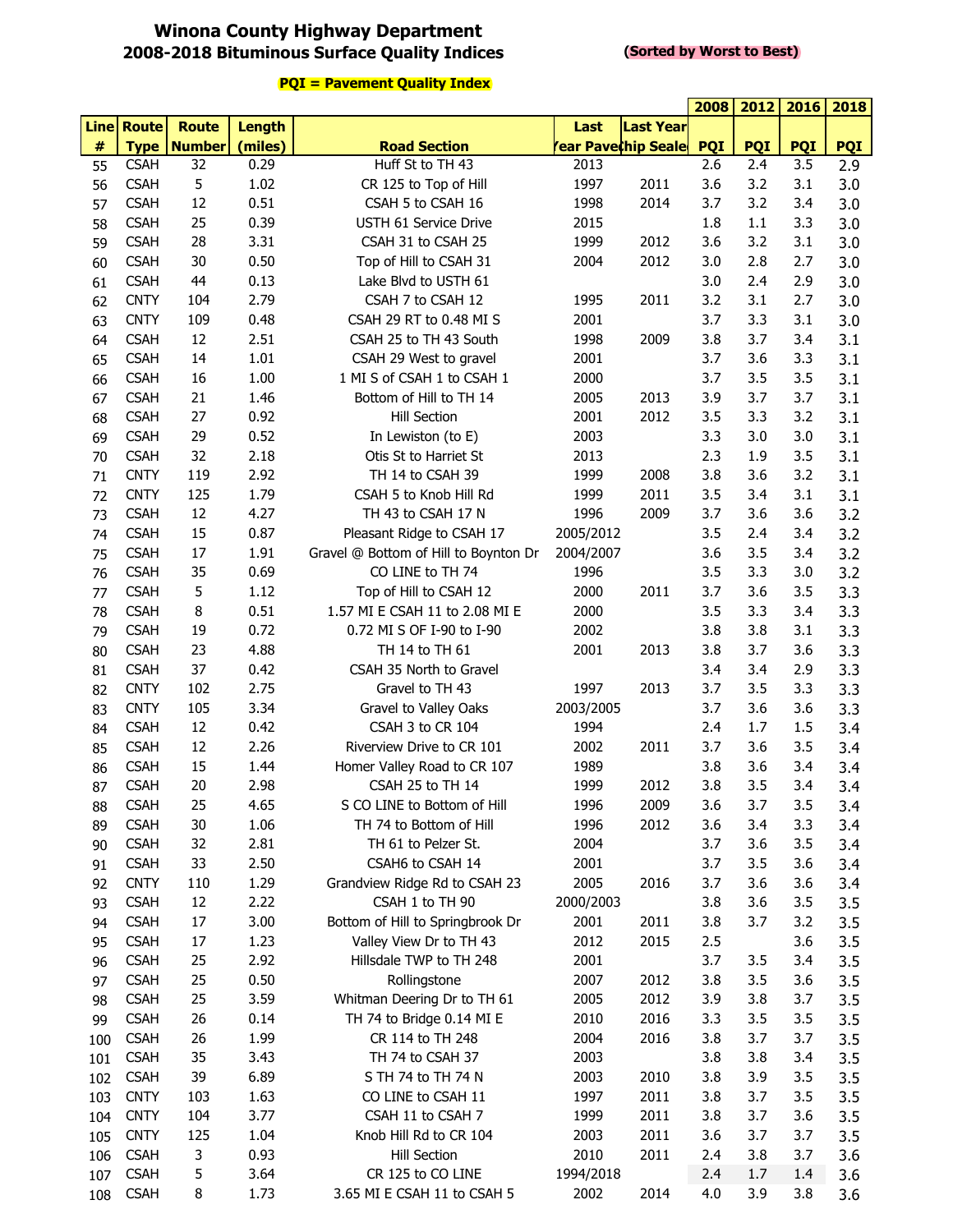# **Winona County Highway Department 2008-2018 Bituminous Surface Quality Indices**

#### **(Sorted by Worst to Best)**

|     |                   |                      |               |                                        |           |                    | 2008       | 2012       | 2016       | 2018       |
|-----|-------------------|----------------------|---------------|----------------------------------------|-----------|--------------------|------------|------------|------------|------------|
|     | <b>Line Route</b> | <b>Route</b>         | <b>Length</b> |                                        | Last      | Last Year          |            |            |            |            |
| #   |                   | <b>Type   Number</b> | (miles)       | <b>Road Section</b>                    |           | ear Pavechip Seale | <b>PQI</b> | <b>PQI</b> | <b>PQI</b> | <b>PQI</b> |
| 109 | <b>CSAH</b>       | 11                   | 1.79          | CO LINE to CR 103                      | 2011      | 2014               | 3.1        | 3.8        | 3.7        | 3.6        |
| 110 | <b>CSAH</b>       | 15                   | 1.31          | CR 122 to Homer Valley Road            | 1998      |                    | 3.8        | 3.6        | 3.7        | 3.6        |
| 111 | <b>CSAH</b>       | 21                   | 1.66          | Top of Hill to Bottom of Hill          | 2003      | 2013               | 3.7        | 3.7        | 3.7        | 3.6        |
| 112 | <b>CSAH</b>       | 26                   | 1.60          | Top of Hill to TH 74                   | 2004      | 2016               | 3.6        | 3.7        | 3.6        | 3.6        |
| 113 | <b>CSAH</b>       | 27                   | 4.07          | CSAH 20 to Top of Hill                 | 2002      | 2012               | 3.7        | 3.7        | 3.6        | 3.6        |
| 114 | <b>CSAH</b>       | 27                   | 1.49          | Bottom of Hill to TH 248               | 2002      | 2012               | 4.0        | 3.9        | 3.9        | 3.6        |
| 115 | <b>CSAH</b>       | 29                   | 0.49          | In Lewiston (to N)                     | 2009      |                    | 1.8        | 3.7        | 3.4        | 3.6        |
| 116 | <b>CSAH</b>       | 37                   | 0.87          | CR 26 to South                         |           |                    |            |            |            | 3.6        |
| 117 | <b>CSAH</b>       | 6                    | 4.82          | TH 74 to CSAH 35                       | 2006      |                    | 3.9        | 3.7        | 3.6        | 3.7        |
| 118 | <b>CSAH</b>       | 6                    | 4.23          | CSAH 35 to CSAH 29                     | 2015      |                    | 2.1        | 1.7        | 3.9        | 3.7        |
| 119 | <b>CSAH</b>       | 7                    | 1.76          | 26421 CR 7 to Pickwick Mill            | 2013      | 2014               | 1.3        |            | 3.8        | 3.7        |
| 120 | <b>CSAH</b>       | $\overline{7}$       | 1.99          | Pickwick Mill to Hwy 61                | 2012      | 2014               | 2.5        | 3.5        | 3.7        | 3.7        |
| 121 | <b>CSAH</b>       | 11                   | 3.02          | CR 103 to CSAH 13                      | 2008      | 2011               | 4.0        | 3.8        | 3.8        | 3.7        |
| 122 | <b>CSAH</b>       | 12                   | 1.65          | CSAH 16 to CSAH 1                      | 2007      | 2014               | 3.8        | 3.6        | 3.6        | 3.7        |
| 123 | <b>CSAH</b>       | 20                   | 1.03          | CSAH 27 to Bethany Dr                  | 2007      |                    | 3.9        | 3.8        | 3.6        | 3.7        |
| 124 | <b>CSAH</b>       | 25                   | 3.62          | Bottom of Hill to Enterprise Valley Dr | 2002      | 2009               | 3.8        | 3.8        | 3.7        | 3.7        |
| 125 | <b>CSAH</b>       | 25                   | 1.29          | CR 106 to TH 14                        | 2009      | 2013               | 2.6        | 3.8        | 3.7        | 3.7        |
| 126 | <b>CSAH</b>       | 25                   | 2.55          | Rollingstone to Bottom of Hill         | 1998      | 2012               | 3.8        | 3.7        | 3.8        | 3.7        |
| 127 | <b>CSAH</b>       | 25                   | 2.01          | Bottom of Hill to Whitman Deering Dr   | 2001/2007 | 2012               | 4.0        | 3.8        | 3.8        | 3.7        |
| 128 | <b>CSAH</b>       | 29                   | 2.13          | CSAH 2 to CSAH 6                       | 2001      | 2010               | 3.9        | 3.8        | 3.5        | 3.7        |
| 129 | <b>CSAH</b>       | 33                   | 2.93          | CSAH 14 to TH 14                       | 2006      | 2013               | 3.8        | 3.7        | 3.7        | 3.7        |
| 130 | <b>CSAH</b>       | 44                   | 5.24          | CSAH 21 to Lake Blvd                   | 2002/2006 |                    | 3.8        | 3.6        | 3.7        | 3.7        |
| 131 | <b>CNTY</b>       | 114                  | 3.27          | CSAH 26 to CSAH 31                     | 2003      | 2016               | 3.8        | 3.8        | 3.8        | 3.7        |
| 132 | <b>CSAH</b>       | 3                    | 3.39          | CSAH12 to Top of Hill                  | 1998      | 2011               | 3.9        | 3.7        | 3.7        | 3.8        |
| 133 | <b>CSAH</b>       | $\overline{7}$       | 1.37          | CR 104 to 27694 CR 7                   | 2013      | 2014               | 1.9        |            | 3.7        | 3.8        |
| 134 | <b>CSAH</b>       | 8                    | 1.57          | CSAH 11 to 1.57 MI E                   | 1993/2018 |                    | 2.9        | 2.1        | 1.6        | 3.8        |
| 135 | <b>CSAH</b>       | 29                   | 3.12          | CO LINE to CSAH 2                      | 2008      | 2010               | 3.9        | 3.8        | 3.7        | 3.8        |
| 136 | <b>CSAH</b>       | 31                   | 4.21          | CSAH 28 to CSAH 30                     | 2007      | 2012               | 3.9        | 3.8        | 3.9        | 3.8        |
| 137 | <b>CSAH</b>       | 33                   | 5.98          | TH 14 to Altura                        | 2003      | 2008               | 3.9        | 3.8        | 3.7        | 3.8        |
| 138 | <b>CNTY</b>       | 115                  | 2.83          | TH 14 to CSAH 37                       | 2017      | 2017               | 3.7        | 3.5        | 3.3        | 3.8        |
| 139 | <b>CSAH</b>       | $\overline{7}$       | 1.32          | 27694 CR 7 to 26421 CR 7               | 2013      | 2014               | 1.5        |            | 3.8        | 3.9        |
| 140 | <b>CSAH</b>       | 9                    | 5.90          | Bridge S of Cedar Ridge to USTH 61     | 2014      |                    | 1.8        | 1.1        | 3.9        | 3.9        |
| 141 | <b>CSAH</b>       | 12                   | 0.89          | CR 104 to CSAH 5                       | 1995      |                    | 2.9        | 2.9        | 2.3        | 3.9        |
| 142 | <b>CSAH</b>       | 18                   | 5.01          | TH 14 to CSAH 29                       | 2001      | 2008               | 3.7        | 3.4        | 3.0        | 3.9        |
| 143 | <b>CSAH</b>       | 26                   | 2.75          | CO LINE to Top of Hill                 | 2015      | 2016               | 2.8        | 2.1        | 4.0        | 3.9        |
| 144 | <b>CSAH</b>       | 30                   | 4.04          | CO LINE to TH 74                       | 2009      | 2012               | 2.0        | 4.0        | 3.9        | 3.9        |
| 145 | <b>CSAH</b>       | 35                   | 3.91          | CSAH 37 to CSAH 6                      | 2002      |                    | 3.9        | 3.9        | 3.9        | 3.9        |
| 146 | <b>CSAH</b>       | 39                   | 1.89          | 0.75 MI N OF TH 74 N to CO LINE        | 2004      | 2010               | 3.9        | 3.9        | 3.7        | 3.9        |
| 147 | <b>CSAH</b>       | 43                   | 1.90          | CO LINE to CSAH 6                      | 2016      |                    | 2.8        | 2.0        | 1.4        | 3.9        |
| 148 | <b>CSAH</b>       | 23                   | 5.30          | CSAH 25 to TH 14                       | 1997      |                    | 3.8        | 3.5        | 2.8        | 4.0        |
| 149 | <b>CSAH</b>       | 25                   | 1.95          | CSAH 12 to CSAH 23                     | 2009      | 2013               | 2.7        | 4.0        | 4.0        | 4.0        |
| 150 | <b>CSAH</b>       | 25                   | 3.30          | CSAH 23 to CR 106                      | 2009      | 2013               | 2.1        | 4.1        | 4.0        | 4.0        |
| 151 | <b>CSAH</b>       | 26                   | 2.39          | First Bridge to CR 114                 | 2015      | 2016               | 2.6        | 2.2        | 4.1        | 4.0        |
| 152 | <b>CSAH</b>       | 27                   | 2.89          | CSAH 33 to CSAH 20                     | 1994/2016 |                    | 2.7        | 1.9        | 1.6        | 4.0        |
| 153 | <b>CSAH</b>       | 31                   | 1.78          | TH 248 to CSAH 28                      | 2006      | 2012               | 3.9        | 3.8        | 4.0        | 4.0        |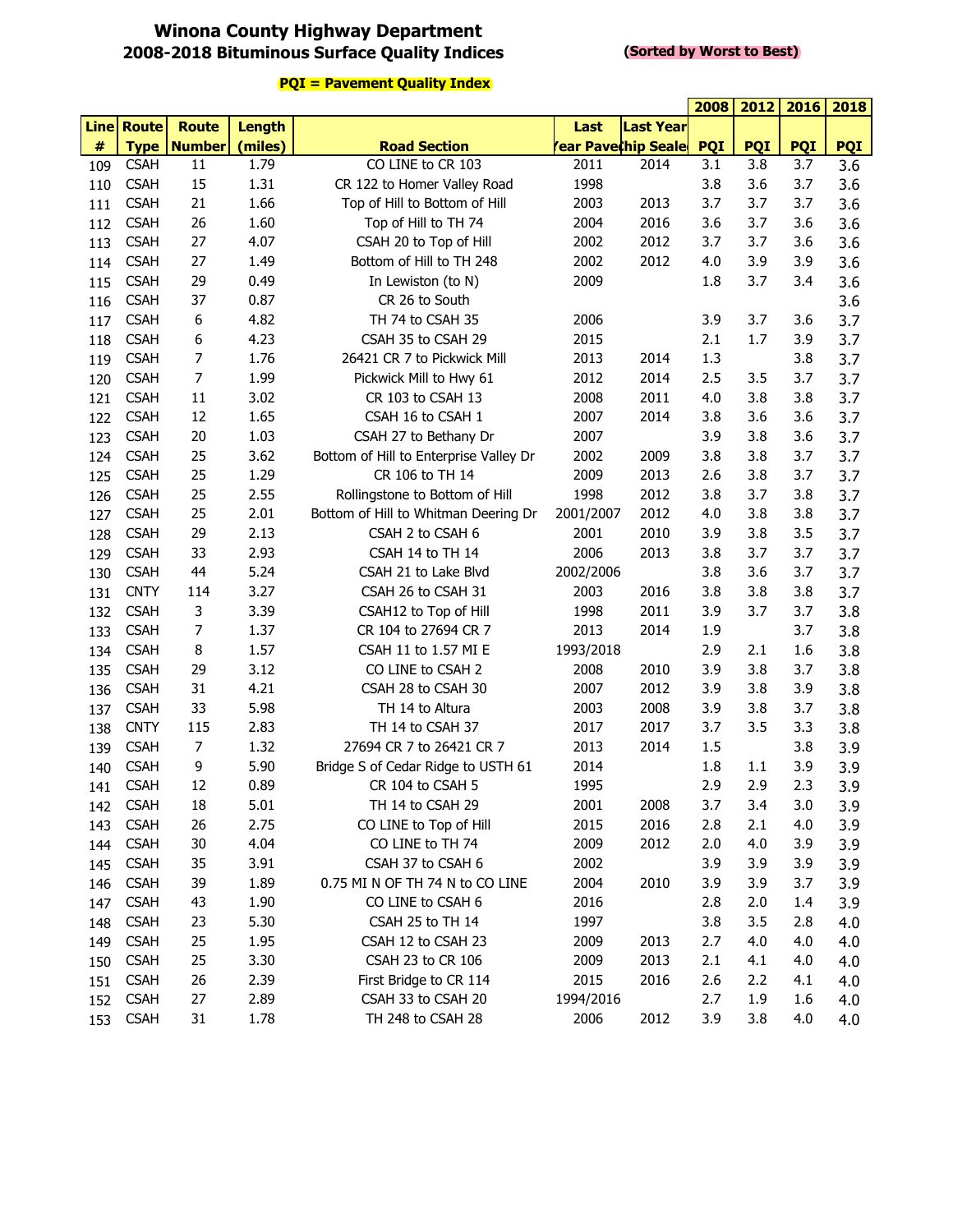## **Winona County Highway Department 2008-2018 Bituminous Surface Pavement Quality Index**

#### **(Sorted by Road Number)**

|                |                   |                |        |               |                                       |           |                               | 2008       | 2012       | 2016       | 2018       |
|----------------|-------------------|----------------|--------|---------------|---------------------------------------|-----------|-------------------------------|------------|------------|------------|------------|
|                | <b>Line Route</b> | <b>Route</b>   | W to B | <b>Length</b> |                                       | Last      | <b>Last Year</b>              |            |            |            |            |
| $\#$           | <b>Type</b>       | <b>Number</b>  | Line # | (miles)       | <b>Road Section</b>                   |           | <b>Year Paved Chip Sealed</b> | <b>PQI</b> | <b>PQI</b> | <b>PQI</b> | <b>PQI</b> |
| 1              | <b>CSAH</b>       | $\mathbf{1}$   | 10     | 6.88          | CSAH 12 to CO LINE                    | 1994      |                               | 2.4        | 2.2        | 2.1        | 1.9        |
| 2              | <b>CSAH</b>       | 3              | 132    | 3.39          | CSAH12 to Top of Hill                 | 1998      | 2011                          | 3.9        | 3.7        | 3.7        | 3.8        |
| 3              | <b>CSAH</b>       | 3              | 106    | 0.93          | <b>Hill Section</b>                   | 2010      | 2011                          | 2.4        | 3.8        | 3.7        | 3.6        |
| 4              | <b>CSAH</b>       | 4              | 39     | 0.25          | TH 43 to 0.25 MI East                 | 1997      | 2013                          | 3.5        | 3.0        | 2.5        | 2.6        |
| 5              | <b>CSAH</b>       | 5              | 107    | 3.64          | CR 125 to CO LINE                     | 2018      |                               | 2.4        | 1.7        | 1.4        | 3.6        |
| 6              | <b>CSAH</b>       | 5              | 56     | 1.02          | CR 125 to Top of Hill                 | 1997      | 2011                          | 3.6        | 3.2        | 3.1        | 3.0        |
| $\overline{7}$ | <b>CSAH</b>       | 5              | 77     | 1.12          | Top of Hill to CSAH 12                | 2000      | 2011                          | 3.7        | 3.6        | 3.5        | 3.3        |
| 8              | <b>CSAH</b>       | 6              | 117    | 4.82          | TH 74 to CSAH 35                      | 2006      | 2017                          | 3.9        | 3.7        | 3.6        | 3.7        |
| 9              | <b>CSAH</b>       | 6              | 118    | 4.23          | CSAH 35 to CSAH 29                    | 2015      | 2017                          | 2.1        | 1.7        | 3.9        | 3.7        |
| 10             | <b>CSAH</b>       | $\overline{7}$ | 133    | 1.37          | CR 104 to 27694 CR 7                  | 2013      | 2014                          | 1.9        |            | 3.7        | 3.8        |
| 11             | <b>CSAH</b>       | $\overline{7}$ | 139    | 1.32          | 27694 CR 7 to 26421 CR 7              | 2013      | 2014                          | 1.5        |            | 3.8        | 3.9        |
| 12             | <b>CSAH</b>       | $\overline{7}$ | 119    | 1.76          | 26421 CR 7 to Pickwick Mill           | 2013      | 2014                          | 1.3        |            | 3.8        | 3.7        |
| 13             | <b>CSAH</b>       | 7              | 120    | 1.99          | Pickwick Mill to Hwy 61               | 2012      | 2014                          | 2.5        | 3.5        | 3.7        | 3.7        |
|                | <b>CSAH</b>       | 8              | 134    | 1.57          | CSAH 11 to 1.57 MI E                  | 2018      |                               | 2.9        | 2.1        | 1.6        | 3.8        |
| 14             | <b>CSAH</b>       | 8              | 78     | 0.51          | 1.57 MI E CSAH 11 to 2.08 MI E        | 2000      |                               | 3.5        | 3.3        | 3.4        | 3.3        |
| 15             | <b>CSAH</b>       |                | 108    | 1.73          | 3.65 MI E CSAH 11 to CSAH 5           |           |                               |            | 3.9        | 3.8        |            |
| 16             |                   | 8              |        |               |                                       | 2002      | 2014                          | 4.0        |            |            | 3.6        |
| 17             | <b>CSAH</b>       | 9              | 3      | 0.11          | CSAH 12 to Gravel                     | 1995      |                               | 1.8        | 1.6        | 1.3        | 1.6        |
| 18             | <b>CSAH</b>       | 9              | 140    | 5.90          | Bridge S of Cedar Ridge to USTH 61    | 2014      |                               | 1.8        | 1.1        | 3.9        | 3.9        |
| 19             | <b>CSAH</b>       | 10             | 30     | 0.47          | CO LINE to TH 74                      | 1996      |                               | 3.4        | 3.0        | 2.5        | 2.4        |
| 20             | <b>CSAH</b>       | 11             | 109    | 1.79          | CO LINE to CR 103                     | 2011      | 2014                          | 3.1        | 3.8        | 3.7        | 3.6        |
| 21             | <b>CSAH</b>       | 11             | 121    | 3.02          | CR 103 to CSAH 13                     | 2008      | 2011                          | 4.0        | 3.8        | 3.8        | 3.7        |
| 22             | <b>CSAH</b>       | 11             | 52     | 1.80          | CSAH 13 to CSAH 12                    | 1999      | 2011                          | 3.6        | 3.5        | 3.0        | 2.9        |
| 23             | <b>CSAH</b>       | 12             | 64     | 2.51          | CSAH 25 to TH 43 South                | 1998      | 2009                          | 3.8        | 3.7        | 3.4        | 3.1        |
| 24             | <b>CSAH</b>       | 12             | 53     | 2.99          | TH 43 South to TH 43 North            | 2000      | 2009                          | 3.9        | 3.7        | 3.4        | 2.9        |
| 25             | <b>CSAH</b>       | 12             | 73     | 4.27          | TH 43 to CSAH 17 N                    | 1996      | 2009                          | 3.7        | 3.6        | 3.6        | 3.2        |
| 26             | <b>CSAH</b>       | 12             | 18     | 0.38          | CSAH 17 N to CSAH 17 S                | 1995      |                               | 3.3        | 2.8        | 2.4        | 2.2        |
| 27             | <b>CSAH</b>       | 12             | 26     | 1.39          | CSAH 17 S to TH 76                    | 1992      |                               | 2.5        | 2.2        | 2.0        | 2.3        |
| 28             | <b>CSAH</b>       | 12             | 16     | 1.89          | TH 76 to CSAH 11                      | 1993      |                               | 2.4        | 2.2        | 1.7        | 2.1        |
| 29             | <b>CSAH</b>       | 12             | 19     | 3.79          | CSAH 11 to CSAH 7                     | 1997      |                               | 3.7        | 3.3        | 2.7        | 2.2        |
| 30             | <b>CSAH</b>       | 12             | 49     | 2.72          | CSAH 7 to CSAH 3                      | 2000      |                               | 3.6        | 3.4        | 3.3        | 2.8        |
| 31             | <b>CSAH</b>       | 12             | 84     | 0.42          | CSAH 3 to CR 104                      | 2017      |                               | 2.4        | 1.7        | 1.5        | 3.4        |
| 32             | <b>CSAH</b>       | 12             | 141    | 0.89          | CR 104 to CSAH 5                      | 2017      |                               | 2.9        | 2.9        | 2.3        | 3.9        |
| 33             | <b>CSAH</b>       | 12             | 57     | 0.51          | CSAH 5 to CSAH 16                     | 1998      | 2014                          | 3.7        | 3.2        | 3.4        | 3.0        |
| 34             | <b>CSAH</b>       | 12             | 122    | 1.65          | CSAH 16 to CSAH 1                     | 2007      | 2014                          | 3.8        | 3.6        | 3.6        | 3.7        |
| 35             | <b>CSAH</b>       | 12             | 93     | 2.22          | CSAH 1 to TH 90                       | 2000/2003 |                               | 3.8        | 3.6        | 3.5        | 3.5        |
| 36             | <b>CSAH</b>       | 12             | 50     | 0.26          | W Side of TH 90 to N/S 12 in Dakota   |           |                               | 3.2        | 2.9        | 3.0        | 2.8        |
| 37             | <b>CSAH</b>       | 12             | 85     | 2.26          | Riverview Drive to CR 101             | 2002      | 2011                          | 3.7        | 3.6        | 3.5        | 3.4        |
| 38             | <b>CSAH</b>       | 14             | 65     | 1.01          | CSAH 29 West to gravel                | 2001      |                               | 3.7        | 3.6        | 3.3        | 3.1        |
| 39             | <b>CSAH</b>       | 15             | 8      | 2.42          | CSAH 17 to Pleasant Ridge             | 1993      |                               | 2.5        | 2.0        | 1.7        | 1.8        |
| 40             | <b>CSAH</b>       | 15             | 54     | 2.93          | Pleasant Ridge to CR 122              | 1994      |                               | 3.4        | 3.0        | 3.0        | 2.9        |
| 41             | <b>CSAH</b>       | 15             | 110    | 1.31          | CR 122 to Homer Valley Road           | 1998      |                               | 3.8        | 3.6        | 3.7        | 3.6        |
| 42             | <b>CSAH</b>       | 15             | 86     | 1.44          | Homer Valley Road to CR 107           | 1989      |                               | 3.8        | 3.6        | 3.4        | 3.4        |
| 43             | <b>CSAH</b>       | 15             | 11     | 0.37          | CR 107 to Homer Avenue                | 1989      |                               | 2.2        | 2.0        | 1.8        | 1.9        |
| 44             | <b>CSAH</b>       | 15             | 31     | 2.01          | Homer Ave to Pleasant Ridge           | 1989      |                               | 2.5        | 2.5        | 2.2        | 2.4        |
|                | <b>CSAH</b>       | 15             | 74     | 0.87          | Pleasant Ridge to CSAH 17             | 2005/2012 |                               | 3.5        | 2.4        | 3.4        | 3.2        |
| 45             | <b>CSAH</b>       | 16             | 12     | 1.60          | Bottom of Hill to 1 MI S of CSAH 1    | 1994      |                               | 2.9        | 2.6        | 2.0        |            |
| 46             | <b>CSAH</b>       | 16             | 66     | 1.00          | 1 MI S of CSAH 1 to CSAH 1            | 2000      |                               | 3.7        | 3.5        | 3.5        | 1.9        |
| 47             |                   |                |        |               |                                       |           |                               |            |            |            | 3.1        |
| 48             | <b>CSAH</b>       | 17             | 75     | 1.91          | Gravel @ Bottom of Hill to Boynton Dr | 2004/2007 |                               | 3.6        | 3.5        | 3.4        | 3.2        |
| 49             | <b>CSAH</b>       | 17             | 36     | 1.08          | Boynton Dr to CSAH 12                 | 1996      | 2009                          | 3.5        | 3.2        | 3.0        | 2.5        |
| 50             | <b>CSAH</b>       | 17             | 20     | 0.28          | CSAH 12 to CSAH 15                    | 1995      | 2011                          | 3.0        | 2.2        | 1.7        | 2.2        |
| 51             | <b>CSAH</b>       | 17             | 27     | 1.27          | CSAH 15 to Bottom of Hill             | 1995      | 2011                          | 2.8        | 2.4        | 1.9        | 2.3        |
| 52             | <b>CSAH</b>       | 17             | 94     | 3.00          | Bottom of Hill to Springbrook Dr      | 2001      | 2011                          | 3.8        | 3.7        | 3.2        | 3.5        |
| 53             | <b>CSAH</b>       | 17             | 37     | 1.49          | Springbrook Drive to Valley View Dr   | 1999      | 2011                          | 3.6        | 3.3        | 2.6        | 2.5        |
| 54             | <b>CSAH</b>       | 17             | 95     | 1.23          | Valley View Dr to TH 43               | 2012      | 2015                          | 2.5        |            | 3.6        | 3.5        |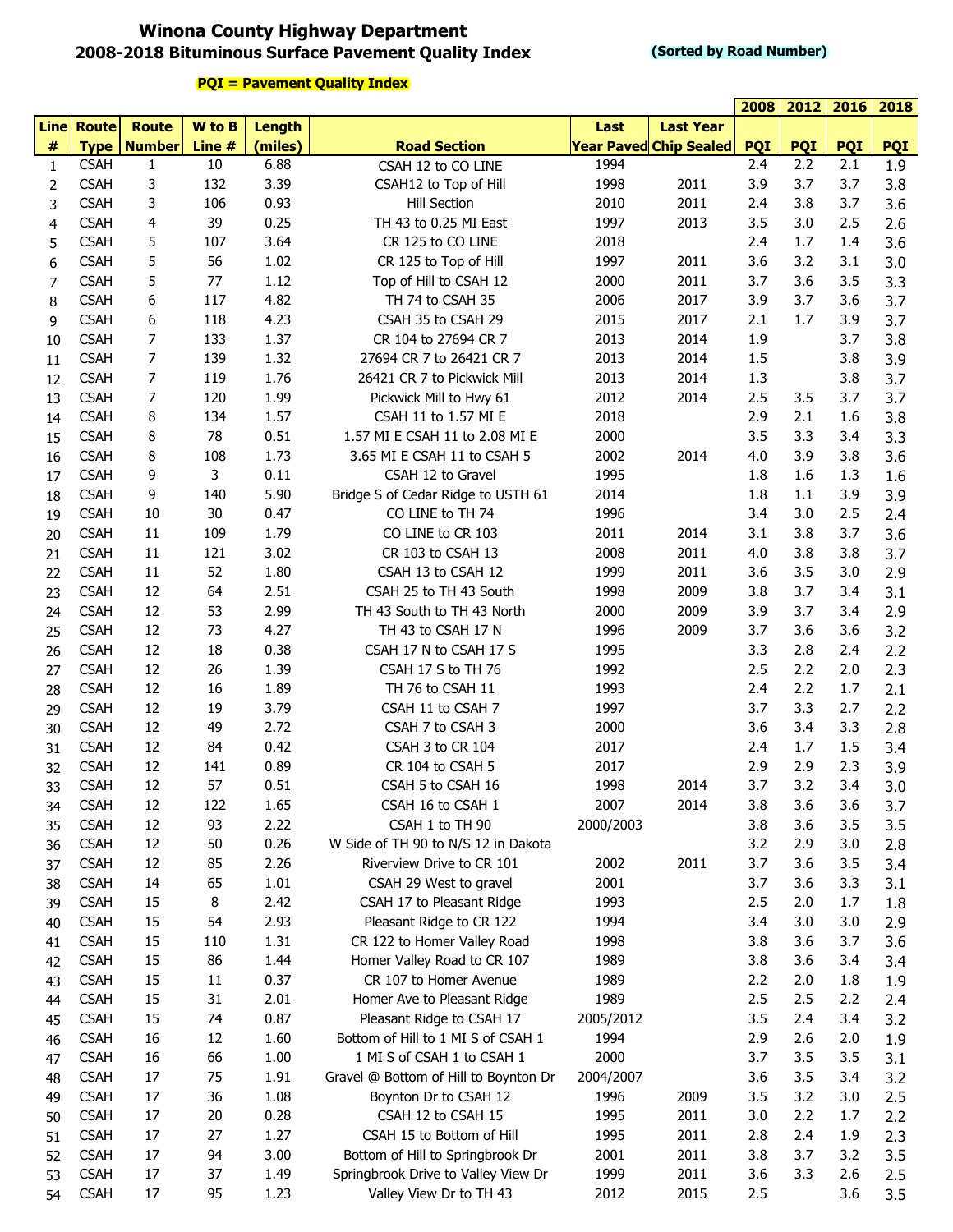## **Winona County Highway Department 2008-2018 Bituminous Surface Pavement Quality Index**

**2012 2016**

|     |                   |                      |        |         |                                        |              |                               | 2008       | 2012       | 2016       | 2018       |
|-----|-------------------|----------------------|--------|---------|----------------------------------------|--------------|-------------------------------|------------|------------|------------|------------|
|     | <b>Line Route</b> | <b>Route</b>         | W to B | Length  |                                        | Last         | <b>Last Year</b>              |            |            |            |            |
| #   |                   | <b>Type   Number</b> | Line # | (miles) | <b>Road Section</b>                    |              | <b>Year Paved Chip Sealed</b> | <b>PQI</b> | <b>PQI</b> | <b>PQI</b> | <b>PQI</b> |
| 55  | <b>CSAH</b>       | 18                   | 142    | 5.01    | TH 14 to CSAH 29                       | 2017*        | 2017                          | 3.7        | 3.4        | 3.0        | 3.9        |
| 56  | <b>CSAH</b>       | 19                   | 32     | 2.30    | 3.02 MI S of I-90 to 0.72 MI S of I-90 | 1995         |                               | 3.3        | 3.1        | 2.5        | 2.4        |
| 57  | <b>CSAH</b>       | 19                   | 79     | 0.72    | 0.72 MI S OF I-90 to I-90              | 2002         |                               | 3.8        | 3.8        | 3.1        | 3.3        |
| 58  | <b>CSAH</b>       | 20                   | 123    | 1.03    | CSAH 27 to Bethany Dr                  | 2007         | 2017                          | 3.9        | 3.8        | 3.6        | 3.7        |
| 59  | <b>CSAH</b>       | 20                   | 41     | 2.69    | Bethany Dr to CSAH 25                  | 1996         |                               | 3.7        | 3.3        | 3.1        | 2.7        |
| 60  | <b>CSAH</b>       | 20                   | 87     | 2.98    | CSAH 25 to TH 14                       | 1999         | 2012                          | 3.8        | 3.5        | 3.4        | 3.4        |
| 61  | <b>CSAH</b>       | 21                   | 33     | 3.50    | TH 43 to Top of Hill                   | 1997         | 2009                          | 3.5        | 3.3        | 2.5        | 2.4        |
| 62  | <b>CSAH</b>       | 21                   | 111    | 1.66    | Top of Hill to Bottom of Hill          | 2003         | 2013                          | 3.7        | 3.7        | 3.7        | 3.6        |
| 63  | <b>CSAH</b>       | 21                   | 67     | 1.46    | Bottom of Hill to TH 14                | 2005         | 2013                          | 3.9        | 3.7        | 3.7        | 3.1        |
| 64  | <b>CSAH</b>       | 23                   | 148    | 5.30    | CSAH 25 to TH 14                       | 1997         |                               | 3.8        | 3.5        | 2.8        | 4.0        |
| 65  | <b>CSAH</b>       | 23                   | 80     | 4.88    | TH 14 to TH 61                         | 2001         | 2013                          | 3.8        | 3.7        | 3.6        | 3.3        |
| 66  | <b>CSAH</b>       | 24                   | 42     | 1.26    | CSAH 39 to CSAH 37                     | 1994         |                               | 3.0        | 2.7        | 2.3        | 2.7        |
| 67  | <b>CSAH</b>       | 25                   | 88     | 4.65    | S CO LINE to Bottom of Hill            | 1996         | 2009                          | 3.6        | 3.7        | 3.5        | 3.4        |
| 68  | <b>CSAH</b>       | 25                   | 124    | 3.62    | Bottom of Hill to Enterprise Valley Dr | 2002         | 2009                          | 3.8        | 3.8        | 3.7        | 3.7        |
| 69  | <b>CSAH</b>       | 25                   | 17     | 1.00    | Enterprise Valley Dr to CSAH 12        | 1994         |                               | 3.1        | 2.7        | 2.1        | 2.1        |
| 70  | <b>CSAH</b>       | 25                   | 149    | 1.95    | CSAH 12 to CSAH 23                     | 2009         | 2013                          | 2.7        | 4.0        | 4.0        | 4.0        |
| 71  | <b>CSAH</b>       | 25                   | 150    | 3.30    | CSAH 23 to CR 106                      | 2009         | 2013                          | 2.1        | 4.1        | 4.0        | 4.0        |
| 72  | <b>CSAH</b>       | 25                   | 125    | 1.29    | CR 106 to TH 14                        | 2009         | 2013                          | 2.6        | 3.8        | 3.7        | 3.7        |
| 73  | <b>CSAH</b>       | 25                   | 6      | 6.96    | TH 14 to Hillsdale TWP                 | **2018       |                               | 2.9        | 2.4        | 1.7        | 1.7        |
| 74  | <b>CSAH</b>       | 25                   | 96     | 2.92    | Hillsdale TWP to TH 248                | 2001         |                               | 3.7        | 3.5        | 3.4        | 3.5        |
| 75  | <b>CSAH</b>       | 25                   | 34     | 0.17    | Rollingstone                           |              |                               | 3.2        | 2.8        | 3.4        | 2.4        |
| 76  | <b>CSAH</b>       | 25                   | 97     | 0.50    | Rollingstone                           | 2007         | 2012                          | 3.8        | 3.5        | 3.6        | 3.5        |
| 77  | <b>CSAH</b>       | 25                   | 124    | 2.55    | Rollingstone to Bottom of Hill         | 1998         | 2012                          | 3.8        | 3.7        | 3.8        | 3.7        |
| 78  | <b>CSAH</b>       | 25                   | 127    | 2.01    | Bottom of Hill to Whitman Deering Dr   | 2001/2007    | 2012                          | 4.0        | 3.8        | 3.8        | 3.7        |
| 79  | <b>CSAH</b>       | 25                   | 98     | 3.59    | Whitman Deering Dr to TH 61            | 2005         | 2012                          | 3.9        | 3.8        | 3.7        | 3.5        |
| 80  | <b>CSAH</b>       | 25                   | 58     | 0.39    | USTH 61 Service Drive                  | 2015         |                               | 1.8        | 1.1        | 3.3        | 3.0        |
| 81  | <b>CSAH</b>       | 26                   | 143    | 2.75    | CO LINE to Top of Hill                 | 2015         | 2016                          | 2.8        | 2.1        | 4.0        | 3.9        |
| 82  | <b>CSAH</b>       | 26                   | 112    | 1.60    | Top of Hill to TH 74                   | 2004         | 2016                          | 3.6        | 3.7        | 3.6        | 3.6        |
| 83  | <b>CSAH</b>       | 26                   | 99     | 0.14    | TH 74 to Bridge 0.14 MI E              | 2010         | 2016                          | 3.3        | 3.5        | 3.5        | 3.5        |
| 84  | <b>CSAH</b>       | 26                   | 151    | 2.39    | First Bridge to CR 114                 | 2015         | 2016                          | 2.6        | 2.2        | 4.1        | 4.0        |
|     | <b>CSAH</b>       | 26                   | 100    | 1.99    | CR 114 to TH 248                       | 2004         | 2016                          | 3.8        | 3.7        | 3.7        |            |
| 85  | <b>CSAH</b>       | 27                   | 152    | 2.89    | CSAH 33 to CSAH 20                     | 1994/2016    | 2017                          | 2.7        | 1.9        | 1.6        | 3.5        |
| 86  | <b>CSAH</b>       | 27                   | 113    | 4.07    | CSAH 20 to Top of Hill                 | 2002         | 2012                          | 3.7        | 3.7        | 3.6        | 4.0        |
| 87  |                   |                      |        |         |                                        |              |                               |            |            |            | 3.6        |
| 88  | <b>CSAH</b>       | 27                   | 68     | 0.92    | Hill Section                           | 2001<br>2002 | 2012                          | 3.5        | 3.3        | 3.2        | 3.1        |
| 89  | <b>CSAH</b>       | 27                   | 114    | 1.49    | Bottom of Hill to TH 248               |              | 2012                          | 4.0        | 3.9        | 3.9        | 3.6        |
| 90  | <b>CSAH</b>       | 28                   | 59     | 3.31    | CSAH 31 to CSAH 25                     | 1999         | 2012                          | 3.6        | 3.2        | 3.1        | 3.0        |
| 91  | <b>CSAH</b>       | 29                   | 135    | 3.12    | CO LINE to CSAH 2                      | 2008         | 2010                          | 3.9        | 3.8        | 3.7        | 3.8        |
| 92  | <b>CSAH</b>       | 29                   | 128    | 2.13    | CSAH 2 to CSAH 6                       | 2001         | 2010                          | 3.9        | 3.8        | 3.5        | 3.7        |
| 93  | <b>CSAH</b>       | 29                   | 40     | 1.70    | CSAH 6 to I-90                         | 2000         |                               | 3.8        | 3.5        | 3.0        | 2.6        |
| 94  | <b>CSAH</b>       | 29                   | 21     | 2.77    | I-90 to CR 106                         | 1992         |                               | 2.5        | 2.2        | 1.9        | 2.2        |
| 95  | <b>CSAH</b>       | 29                   | 43     | 0.50    | CR 106 to Lewiston                     | 1994/2009    |                               | 2.6        | 2.7        | 2.5        | 2.7        |
| 96  | <b>CSAH</b>       | 29                   | 115    | 0.49    | In Lewiston (to N)                     | 2009         |                               | 1.8        | 3.7        | 3.4        | 3.6        |
| 97  | <b>CSAH</b>       | 29                   | 69     | 0.52    | In Lewiston (to E)                     | 2003         |                               | 3.3        | 3.0        | 3.0        | 3.1        |
| 98  | <b>CSAH</b>       | 30                   | 114    | 4.04    | CO LINE to TH 74                       | 2009         | 2012                          | 2.0        | 4.0        | 3.9        | 3.9        |
| 99  | <b>CSAH</b>       | 30                   | 89     | 1.06    | TH 74 to Bottom of Hill                | 1996         | 2012                          | 3.6        | 3.4        | 3.3        | 3.4        |
| 100 | <b>CSAH</b>       | 30                   | 38     | 1.01    | <b>Hill Section</b>                    | 1995         | 2012                          | 3.0        | 2.2        | 2.0        | 2.5        |
| 101 | <b>CSAH</b>       | 30                   | 60     | 0.50    | Top of Hill to CSAH 31                 | 2004         | 2012                          | 3.0        | 2.8        | 2.7        | 3.0        |
| 102 | <b>CSAH</b>       | 31                   | 153    | 1.78    | TH 248 to CSAH 28                      | 2006         | 2012                          | 3.9        | 3.8        | 4.0        | 4.0        |
| 103 | <b>CSAH</b>       | 31                   | 136    | 4.21    | CSAH 28 to CSAH 30                     | 2007         | 2012                          | 3.9        | 3.8        | 3.9        | 3.8        |
| 104 | <b>CSAH</b>       | 32                   | 90     | 2.81    | TH 61 to Pelzer St.                    | 2004         |                               | 3.7        | 3.6        | 3.5        | 3.4        |
| 105 | <b>CSAH</b>       | 32                   | 70     | 2.18    | Otis St to Harriet St                  | 2013         |                               | 2.3        | 1.9        | 3.5        | 3.1        |
| 106 | <b>CSAH</b>       | 32                   | 55     | 0.29    | Huff St to TH 43                       | 2013         |                               | 2.6        | 2.4        | 3.5        | 2.9        |
| 107 | <b>CSAH</b>       | 33                   | 7      | 3.71    | CO LINE to CSAH 6                      | 2001         |                               | 3.5        | 3.2        | 2.7        | 1.7        |
| 108 | <b>CSAH</b>       | 33                   | 91     | 2.50    | CSAH6 to CSAH 14                       | 2001         |                               | 3.7        | 3.5        | 3.6        | 3.4        |